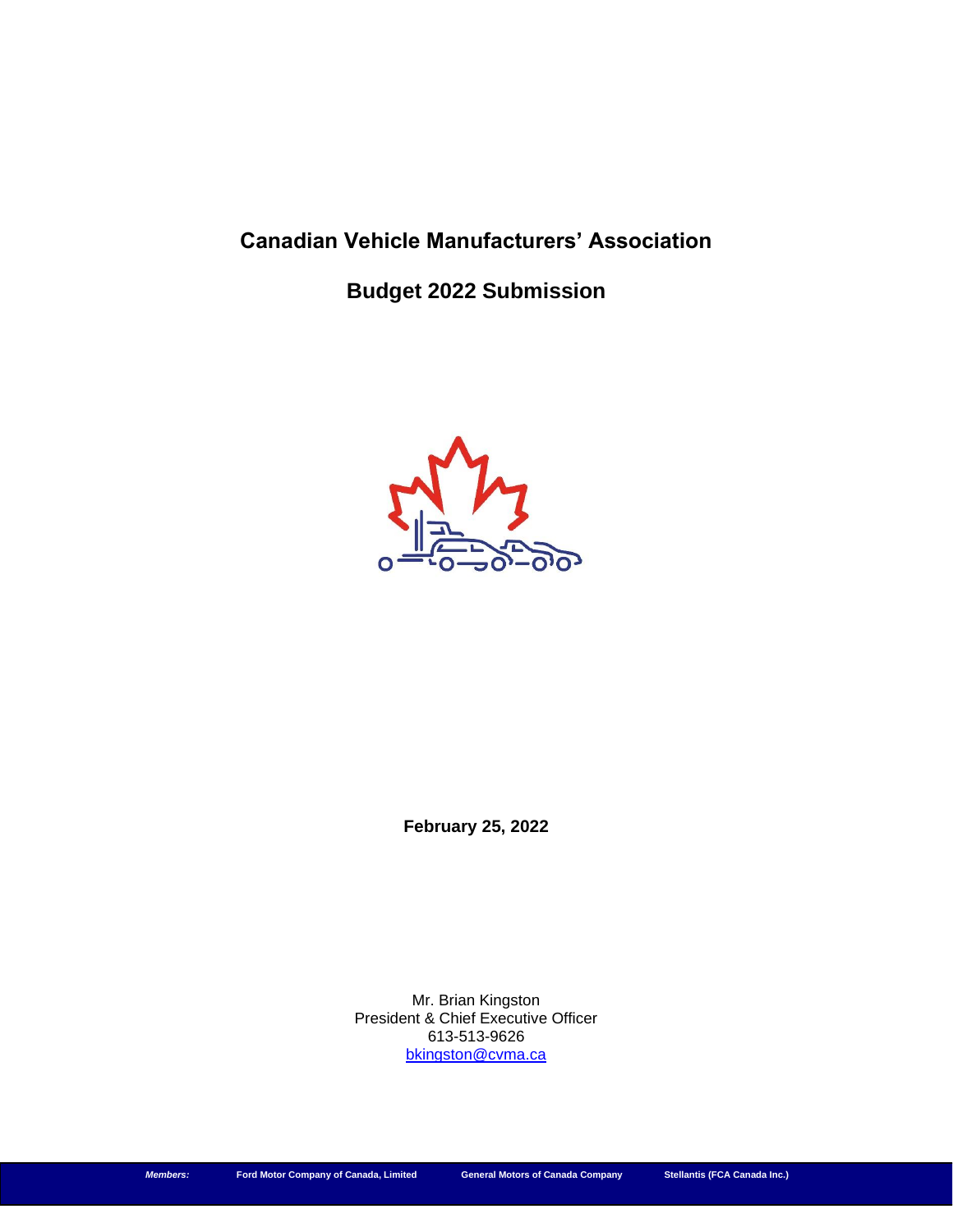## **Recommendations**

- 1. Develop a bold, comprehensive plan to achieve 100% zero-emission vehicle (ZEV) sales by 2035 which includes the following:
	- a. Funding for the Incentives for Zero-Emission Vehicles Program (iZEV) to increase the incentive amount and broaden vehicle eligibility parameters to capture larger vehicles.
	- b. Additional investments to build out the public ZEV charging infrastructure needed to support the consumer transition aligned with the government's ZEV sales targets.
	- c. Funding for a national ZEV consumer awareness program.
- 2. Reaffirm Canada's commitment to North American regulatory alignment.
- 3. Improve Canada's business environment to attract investment.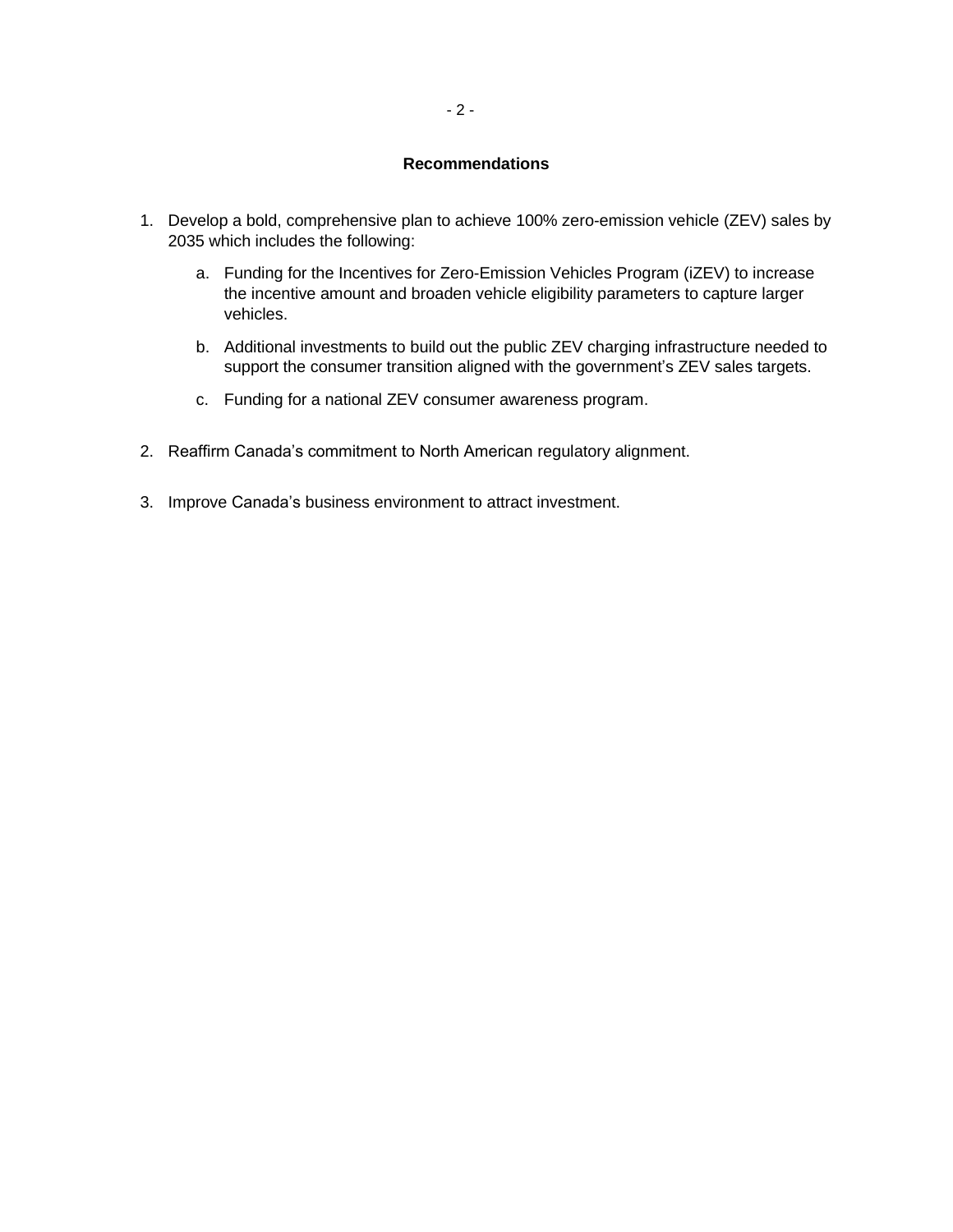## **1. Develop a bold, comprehensive plan to achieve 100% ZEV sales by 2035**

## **The Road to 2035**

The federal government has set an ambitious target of reaching 100% zero-emission vehicle (ZEV) sales by 2035. For Canada to achieve this target, a bold, comprehensive plan is needed to incentivize consumers to purchase ZEVs, build and expand charging infrastructure to match ZEV market penetration, and increase consumer awareness of the benefits of ZEVs and the various government supports that are available to consumers. This effort will only be successful if it includes all stakeholders, including automakers, dealers, provinces & territories, municipalities, non-profit education organizations and energy providers.

Auto manufacturers are investing approximately USD \$515 billion into electrification globally with the number of ZEVs available to Canadians expected to more than triple to 120 models by 2023<sup>1</sup>. Electrified powertrains will be available across the range of models and segments offered by many OEMs, giving consumers a multitude of options to suit their transportation needs.

Ford, General Motors and Stellantis have committed over USD \$100 billion to electrification through 2025, including over \$4 billion to assemble ZEVs in Canada. Given these significant investments and the increasing number of ZEVs coming to market, government's focus must now turn to addressing well-known barriers to ZEV adoption to help consumers make the switch.

The most recent polls of consumer attitudes towards electric vehicles confirm that concerns with cost, vehicle charging times, vehicle range, a lack of a comprehensive, convenient, and accessible charging infrastructure and consumer education are the key barriers to getting more Canadians driving EVs<sup>2</sup>. According to a Government of Canada's survey from November 19, 2020, cost is by far the main barrier to consumers purchasing a plug-in electric car or truck.

<sup>&</sup>lt;sup>1</sup> Reuters, Global carmakers now target \$515 billion for EVs, batteries, November 10, 2021, [https://www.reuters.com/business/autos-transportation/exclusive-global-carmakers-now-target-515-billion-evs](https://www.reuters.com/business/autos-transportation/exclusive-global-carmakers-now-target-515-billion-evs-batteries-2021-11-10/)[batteries-2021-11-10/](https://www.reuters.com/business/autos-transportation/exclusive-global-carmakers-now-target-515-billion-evs-batteries-2021-11-10/)

<sup>&</sup>lt;sup>2</sup> New survey underscores need for more ambitious government efforts to convince Canadians to purchase electric vehicles, [http://www.cvma.ca/press-release/new-survey-underscores-need-ambitious-government-efforts](http://www.cvma.ca/press-release/new-survey-underscores-need-ambitious-government-efforts-convince-canadians-purchase-electric-vehicles/)[convince-canadians-purchase-electric-vehicles/](http://www.cvma.ca/press-release/new-survey-underscores-need-ambitious-government-efforts-convince-canadians-purchase-electric-vehicles/)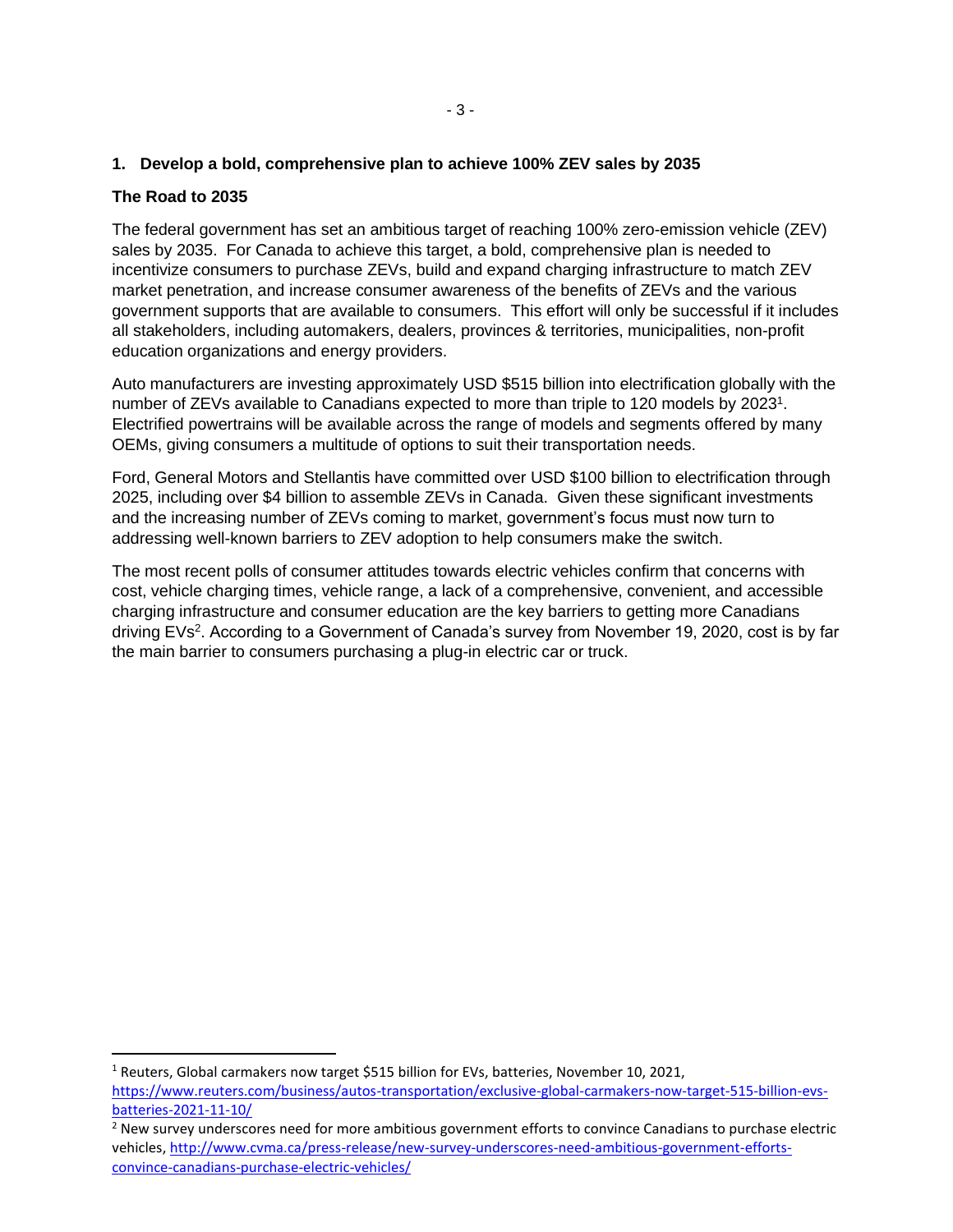



A bold plan to reach the 2035 target must address these concerns and help all Canadians go electric. Budget 2022 should commit funds to achieving Canada's 2035 ZEV target in the following priority areas:

**Consumer incentives** - Until price parity between ZEVs and ICE vehicles is achieved, consumer incentives like the federal iZEV and other consumer financial and non-financial incentives will be critical over the next decade to offset the higher costs faced by consumers if the government is to achieve its consumer ZEV adoption targets. To ensure the iZEV program is as effective as possible, CVMA recommends Budget 2022 dedicate new, long-term funding to iZEV to increase the incentive amount and broaden vehicle eligibility parameters to reflect the market and consumer demand. The current eligibility parameters, specifically on MSRP, will exclude many of the new forecasted ZEV models coming to market, including those assembled domestically that support jobs for Canadians. Consumers continue to demand larger vehicles with light trucks and SUVs representing approximately 80% of new vehicle purchases versus passenger cars at 20%<sup>3</sup>. Program parameters will need to support the purchase of ZEVs that consumers demand and that may exceed the current program incentive threshold.

**Charging infrastructure** – Providing Canadians with accessible and convenient charging infrastructure is a pre-condition to achieving the government's ZEV target. We recommend that Budget 2022 commits significant new long-term funding to build out the charging infrastructure needed to support the consumer transition to the near to long term ZEV targets. To do this, the government should undertake a public assessment of the charging infrastructure required; establish national targets of public charging infrastructure needed to support the government's 2030 and 2035 ZEV sales targets; coordinate with provinces, territories, and municipalities to establish common building codes, standards, and support programs to ensure consumer home charging availability in all multi-residential buildings.; and, coordinate with all Canadian utilities to upgrade Canada's energy

<sup>&</sup>lt;sup>3</sup> Statistics Canada. Table 20-10-0002-01 New motor vehicle sales, by type of vehicle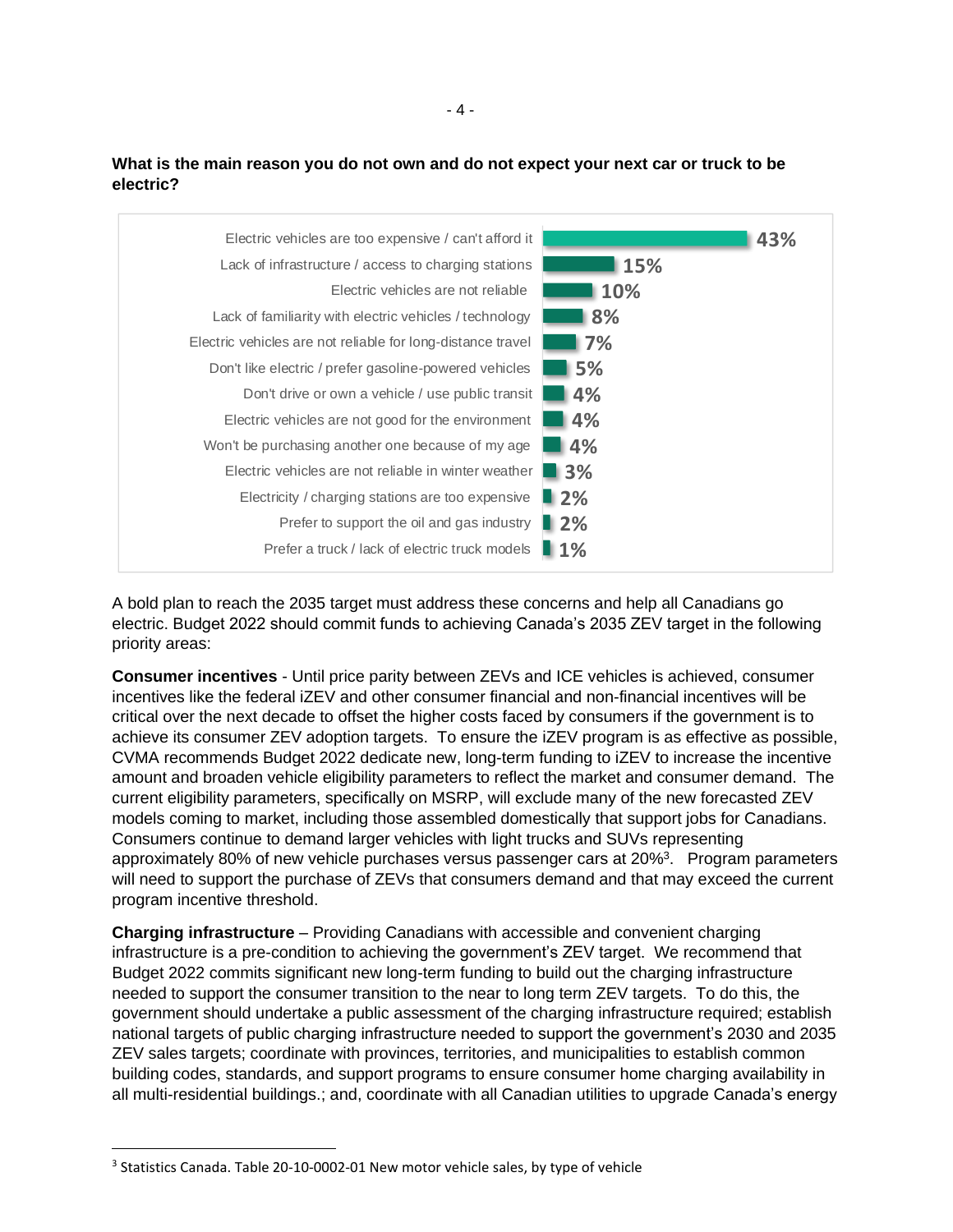generation, transmission, and distribution capacity to meet the energy demands of a rapidly growing and ultimately 100% Canadian ZEVs sales by 2035.

Insufficient charging infrastructure (at home, work and publicly accessible) is consistently identified as one of the top barriers to consumers purchasing a ZEV. The Government of Canada's poll referenced previously, found that a lack of charging infrastructure is the second most significant barrier to ZEV adoption. This is consistent with recent industry polling of consumers that found that 47% of Canadian respondents identified a lack of public charging infrastructure as a key reason not to buy a ZEV<sup>4</sup>.

**Consumer education** – Awareness of government programs available to help Canadians make the switch to electric and available ZEV technology is another key challenge to overcome on the path to 100% ZEV sales by 2035. According to a recent Natural Resources Canada survey on ZEV awareness, 53% of respondents indicated they have not heard of the iZEV consumer rebate program<sup>5</sup>. Further to this, one quarter of Canadians believe the number of electric vehicle models available for purchase today in Canada is less than ten and there are outdated concerns over driving range and charging time<sup>6</sup>. This underscores an increased need for consumer outreach and education.

We recommend that Budget 2022 dedicate funding to a national ZEV consumer awareness program. Such a program should be coordinated with other levels of government and designed to rapidly expand consumer understanding of the environmental benefits of ZEVs, government's commitment to the expansion of the charging infrastructure, and to increase awareness of the supports offered by governments to assist consumers in transitioning to ZEVs (e.g., federal & provincial purchase incentives, home charging installation incentives).

## **2. Reaffirm Canada's commitment to North American regulatory alignment**

Canada's automotive industry is competitive as part of the North American market underpinned by the recently implemented Canada-United States-Mexico Agreement (CUSMA). With over 90 per cent of Canada's motor vehicle exports going to the United States last year, unique Canadian regulations undermine the integrated nature of the industry. Successive government's have understood this reality and recent new investments announced in Canada depend on this continuing.

We recommend that Budget 2022 reaffirm Canada's commitment to North American alignment, consistent with the Roadmap for a Renewed U.S.-Canada Partnership. Recent events, including the border blockades, underline the integration of our economies and the importance of delivering on the comprehensive commitments made in the Roadmap. This includes efforts to build a greener, more prosperous future, strengthen bilateral supply chains, and cooperation on critical minerals.

To achieve this, we recommend renewed efforts to ensure alignment and harmonization on policies and requirements related to privacy, vehicle safety including advanced driver assistance systems and automated vehicles, vehicle emissions including zero emission vehicles, chemicals management and the EV battery supply chain.

Introducing a stand-alone Canada ZEV sales mandate will take Canada out of regulatory alignment with the United States and the integrated North American market. This threatens automotive investment, jobs, and Canada's place in the emerging ZEV supply chain.

<sup>4</sup> Leger Polling Data, April 2021.

<sup>5</sup> Canadians' Awareness, Knowledge and Attitudes Related to Zero Emissions Vehicles, NRCan, [https://www.nrcan.gc.ca/sites/nrcan/files/057-21-NRCan\\_ZEVs\\_Final\\_Report\\_EN\\_accessible.pdf](https://www.nrcan.gc.ca/sites/nrcan/files/057-21-NRCan_ZEVs_Final_Report_EN_accessible.pdf)

<sup>6</sup> Leger Polling Data, April 2021.